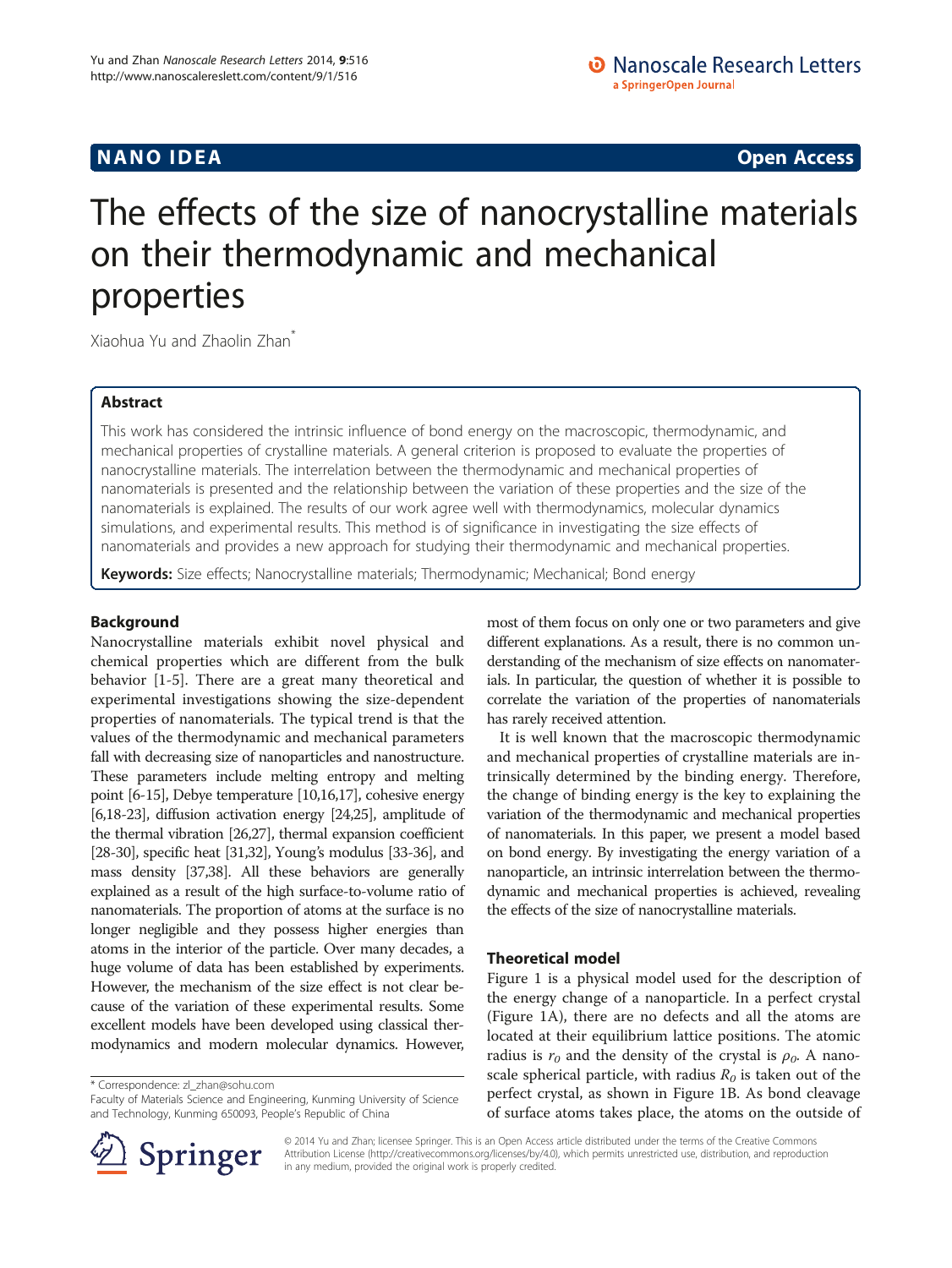<span id="page-1-0"></span>

the particle depart from their equilibrium positions, resulting in compression of the particle. The radius of the outside particle decreases to  $R$ . The average gyration radius is r and the average density is  $\rho_R$ . Since mass is conserved in the above process, the mass of the sphere in the perfect crystal is equal to the mass of the outside particle. Therefore we have

$$
\frac{R_0^3}{r_0^3} = \frac{R^3}{r^3} = \frac{N}{\eta}
$$
\n(1)

and

$$
\frac{\rho_0}{\rho_R} = \left(\frac{R}{R_o}\right)^3 = \left(\frac{r}{r_o}\right)^3\tag{2}
$$

where N is the overall number of atoms in the sphere.  $\eta$ is the atomic packing factor and can be determined by calculating the volume of the overall atoms in a unit cell  $V_{\text{atoms}}$ , and dividing this by the volume of the unit cell  $V_{\text{cell}}$  as follows,  $\eta = \frac{V_{\text{atoms}}}{V_{\text{cell}}}$ . The values of  $\eta$  are listed in Table 1.

In the above process, the energy of the outside particle would increase by an amount  $\Delta W$ , including the surface energy  $W_1$  induced by the bond cleavage of the surface atoms and the lattice distortion energy  $W_2$  induced by

Table 1 The values of the atomic packing factor  $(n)$  for different crystal structures

| No. | Crystal structure            | $\eta$ (%) |
|-----|------------------------------|------------|
|     | Body-centered cubic (bcc)    | 0.68       |
|     | Face-centered cubic (fcc)    | 0.74       |
| 3   | Close-packed hexagonal (hcp) | O 74       |
|     | Diamond structure (bct)      | በ 74       |

the compression, due to the surface tension of the outside particle. This is summarized by

$$
\Delta W = W_1 + W_2 \tag{3}
$$

According to thermodynamics, the surface energy of the outside particle is equivalent to the increase of the Gibbs free energy. Therefore, the surface energy  $W_1$  can be calculated from  $\sigma \cdot \Delta S$ .  $\Delta S$  is the surface area of the outside particle and  $\sigma$  is the surface tension. That is

$$
W_1 = \sigma \cdot \Delta S = \sigma \cdot 4\pi \cdot R^2 = \sigma \cdot N \cdot 4\pi \cdot r_0^2 \cdot \frac{r_0}{R} \cdot \frac{\rho_0}{\rho_R} \cdot \frac{1}{\eta} \tag{4}
$$

In addition, the lattice distortion energy  $W_2$  can be calculated by considering the area change of one atom, namely  $N\sigma(4\pi r_0^2 - 4\pi r^2)$ , where N is the overall number of atoms in the particle. This can be expressed by

$$
W_2 = N \cdot \sigma \cdot (4\pi \cdot r_0^2 - 4\pi \cdot r^2)
$$
  
=  $N \cdot \sigma \cdot 4\pi \cdot r_0^2 \left[1 - \left(\frac{r}{r_0}\right)^2\right]$  (5)

Combining Equations 4 and 5, Equation 3 becomes

$$
\frac{\Delta W}{W_0} = \frac{\mathbf{r}_0}{R} \cdot \frac{\rho_0}{\rho_R} \cdot \frac{1}{\eta} - \left(\frac{\rho_0}{\rho_R}\right)^{\frac{2}{3}} + 1\tag{6}
$$

where  $W_0$  is defined as  $W_0 = N + \sigma + 4 + \pi + r_0^2$ , referring to the overall bond energy or the standard cohesive energy of the spherical particle in the perfect crystal.

We define the term  $\Delta W/W_0$  in Equation 6 as the energy variation rate of a nanoscale system. Thus, Equation 6 represents a size-dependent expression of the energy of the nanoparticle. Because  $\Delta W/W_0$  is based on the bond energy, which intrinsically influences the macroscopic thermodynamic and mechanical properties of crystal materials, it is reasonable that  $\Delta W/W_0$  is used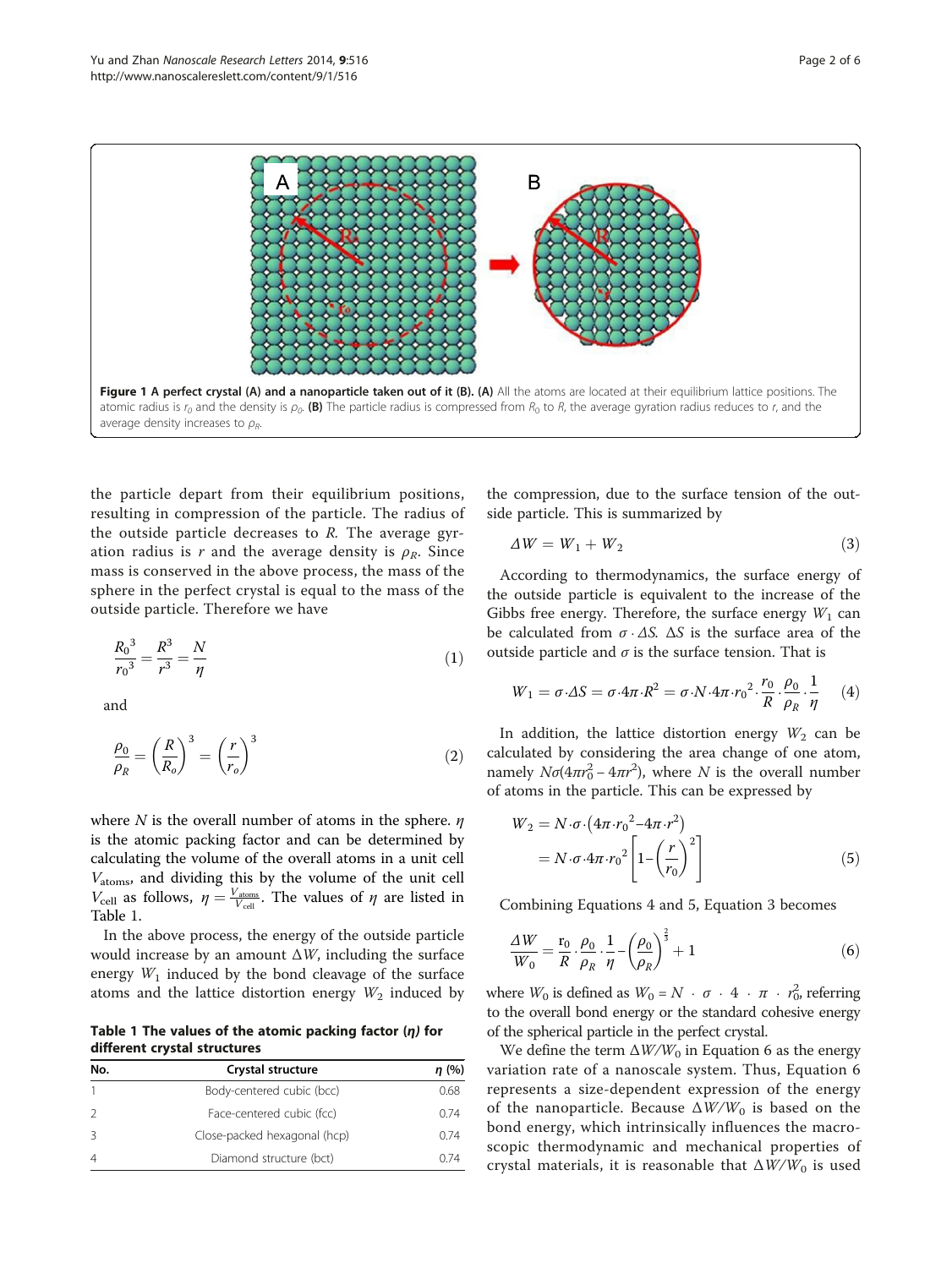<span id="page-2-0"></span>as a general criterion to evaluate the properties of nanomaterials and to predict all those parameters related to bond energy.

From Equation [6,](#page-1-0) it is clear that the energy is in inverse proportion to the radius of the spherical particle. Figure 2 plots the energy of Au, Co, W, and Ni as a function of the radius of the spherical particles. In each case, the rate of change of the energy gradually increases as the radius decreases, for radii greater than 15 nm. When the radius is around 5 to 15 nm, the rate of change of energy apparently increases with the decrease of the radius, being around 2.2% for Co, 2.43% for Ni, 2.03% for Au, and 2.39% for W, respectively, for radii around 15 nm. Sharp increases occur for radii less than 5 nm. The rates of change of energy for Co, Ni, Au, and W are 10.5%, 9.56%, 9.18%, and 10.9%, respectively, for radii around 2 nm.

Based on the principle of conservation of energy, the change of energy of the spherical particle is equal to the increase of the Gibbs free energy and the decrease of the cohesive energy when the spherical particle is removed from the perfect crystal. Therefore Equation [6](#page-1-0) can be written as

$$
\frac{\Delta W}{W_0} = \frac{\Delta E}{E_0} = \frac{\Delta G}{G_0} = \frac{\mathbf{r}_0}{R} \cdot \frac{\rho_0}{\rho_R} \cdot \frac{1}{\eta} - \left(\frac{\rho_0}{\rho_R}\right)^{\frac{2}{3}} + 1\tag{7}
$$

where  $\Delta E$  and  $E_0$  are the variational and standard cohesive energy of the nanomaterial, respectively.  $\Delta G$ and  $G_0$  are the variational and standard Gibbs free energy, respectively, for a given value of  $\Delta$ .

By using thermodynamic investigations, molecular dynamics simulations, and experimental methods, considerable research has been carried out in order to investigate the thermodynamic and mechanical properties of



nanomaterials. There is much evidence to suggest that some parameters, such as melting point  $T_m$ , diffusion activation energy  $Q_d$ , heat of sublimation  $L_s$ , square Debye temperature  $\Theta_D$ , and Young's modulus Y, can be regarded as being directly proportional to the cohesive energy [[1,6,8-30\]](#page-4-0). Heat capacity  $1/C_m$  is proportional to square Debye temperature  $\Theta_D$  [\[10](#page-4-0)]. It is well known that all these properties of crystalline materials are related to the bond energy. Therefore, a general expression can be used to describe the interrelation of the thermodynamic and mechanical parameters of nanomaterials, as follows:

$$
\frac{\Delta W}{W_0} = \frac{\Delta E}{E_0} = \frac{\Delta G}{G_0} = \frac{\Delta T_m}{T_{m0}} = \frac{\Delta Q_d}{Q_{d0}} = \frac{\Delta C^{-1}{}_{m}}{C^{-1}{}_{m0}}
$$

$$
= \frac{\Delta L_s}{L_{s0}} = \frac{\Delta \Theta_D^2}{\Theta_{D0}^2} = \frac{\Delta Y}{Y_0}
$$
(8)

Combining Equations 7 and 8, this general expression can be simplified to give

$$
\frac{\Delta X(R)}{X_0} = \frac{r_0}{R} \cdot \frac{\rho_0}{\rho_R} \cdot \frac{1}{\eta} - \left(\frac{\rho_0}{\rho_R}\right)^{\frac{2}{3}} + 1\tag{9}
$$

where,  $\Delta X$  and  $X_0$  are the variational and standard thermodynamic and mechanical parameters, as determined by the bond energy, respectively.

## **Discussion**

In Figure [3A](#page-3-0), our model (Equation 9) is compared to the result of a molecular dynamics simulation and other models, illustrated using the melting points of copper (Cu) nanoparticles. The best agreement is obtained between our model and the results of molecular dynamics simulation, as the particle radius is increased from 1.08 to 9.10 nm. Other models apparently underestimate the melting points of the copper nanoparticles. The ratio of  $T(R)/T_m$  in our model is slightly higher than the molecular dynamics simulation results, where the size-dependent melting points are lower than those of the experimental data [\[7\]](#page-4-0). Figure [3](#page-3-0)B shows a comparison of the Young's modulus of copper nanoparticles obtained using Equation 9, with experimental results. Our model predicts the experimental data quite well.

Equations 8 and 9 reveal the essential relationships between the thermodynamic and mechanical properties of nanomaterials. With Equation 8, we can calculate the thermodynamic and mechanical parameters of nanomaterials using data obtained from either experiments or thermodynamic models. The size dependence of the heat capacity  $C_m$  and Young's modulus Y for Ag, the Debye temperature  $\Theta_D$  and diffusion activation energy  $Q_d$  for Au, calculated from Equation 8 using experimental melting point data  $T_{\text{np}}$  are plotted in Figure [4.](#page-3-0) The prediction of our model (Equation 9) and the experimental results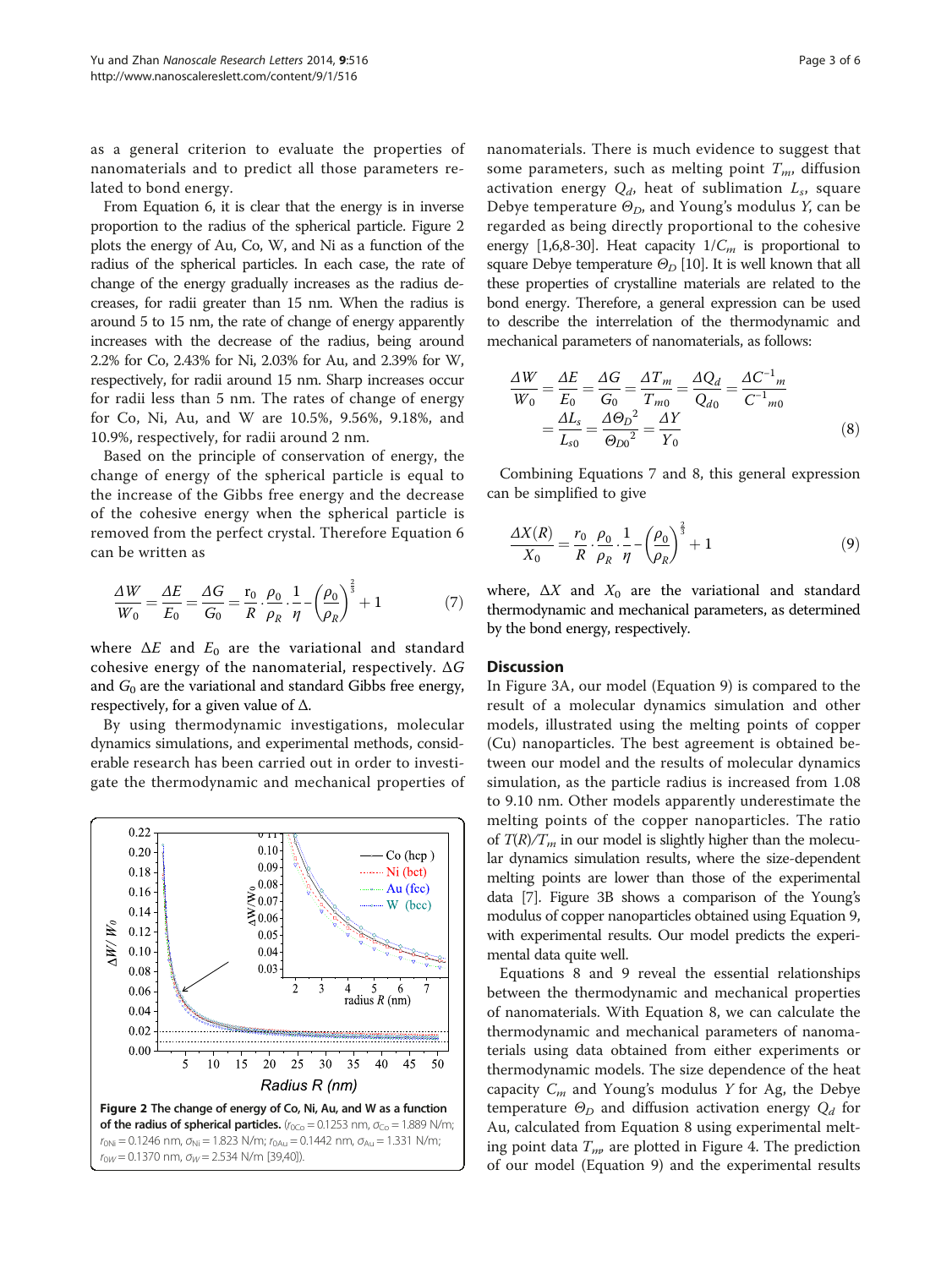<span id="page-3-0"></span>

are also plotted for comparison. Good agreement is obtained between them.

## Conclusions

In summary, we have demonstrated the intrinsic interrelations between the thermodynamic and mechanical properties of nanomaterials using our bond energy model and previous results to characterize aspects of

the size effects on nanocrystalline materials. Equation [9](#page-2-0) not only presents a new model to better describe the thermodynamic and mechanical properties of nanomaterials, but also provides a new approach to obtain these parameters from others without requiring the formulation and proof of new models. In other words, most of the thermodynamic and mechanical properties of nanomaterials can be predicted by using either experimental data or

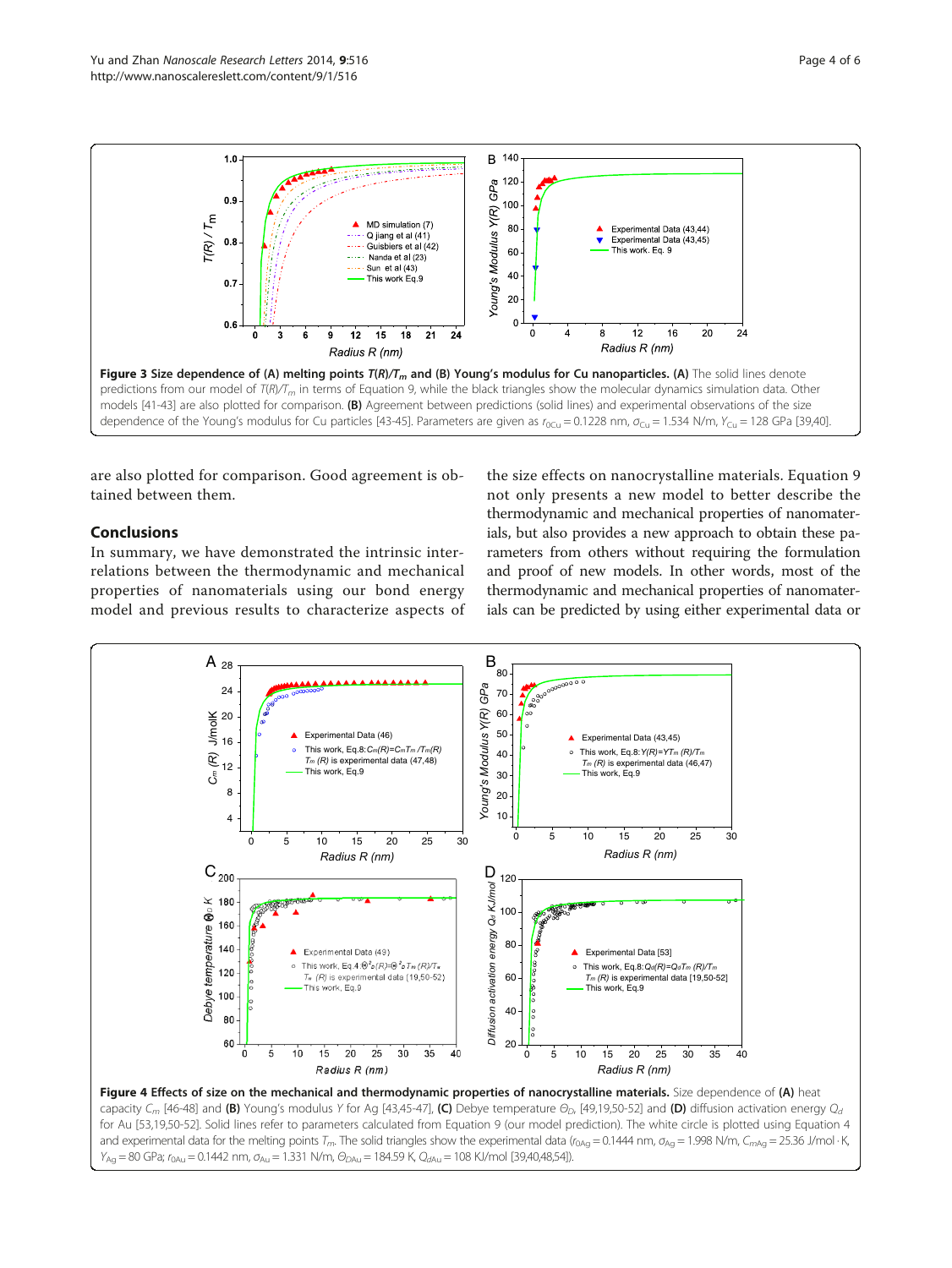<span id="page-4-0"></span>results of a theoretical analysis. In this way, all factors, such as shape, crystal structure, defects and fabrication processes of nanomaterials, which must be considered when predicting the physical parameters of nanomaterials, can be obtained from experimental data. This is a significant advancement in the investigation and application of nanomaterials.

#### Competing interests

The authors declare that they have no competing interests.

#### Authors' contributions

XH proposed the theoretical conception and drafted the manuscript. ZL participated in the theoretical design and helped to draft the manuscript. Both authors read and approved the final manuscript.

#### Acknowledgements

This work was financially supported by the Natural Science Foundation of China (no. 51165016).

### Received: 24 May 2014 Accepted: 9 September 2014 Published: 21 September 2014

#### References

- Gleite H: Nanocrystalline materials. Prog Mater Sci 1989, 33:223-315.
- 2. Edelstein AS, Murday JS, Rath BB: Challenges in nanomaterials design. Prog Mater Sci 1997, 42:5–21.
- Giebultowicz T: Nanothermodynamics: breathing life into an old model. Nature 2000, 408:299–301.
- 4. Tong WP, Tao NR, Wang ZB, Lu J, Lu K: Nitriding iron at lower temperatures. Science 2003, 299:686–688.
- 5. Meyers MA, Mishra A, Benson DJ: Mechanical properties of nanocrystalline materials. Prog Mater Sci 2006, 51:427–556.
- 6. Sun CQ, Wang Y, Tay BK, Li S, Huang H, Zhang YB: Correlation between the melting point of a nanosolid and the cohesive energy of a surface atom. J Phys Chem B 2002, 106:10701–10705.
- 7. Delogu F: Structural and energetic properties of unsupported Cu nanoparticles from room temperature to the melting point: molecular dynamics simulations. Phys Rev B 2005, 72:205418.
- 8. Zhang Z, Li JC, Jiang Q: Size effect on the freezing temperature of lead particles. J Mater Sci Lett 2000, 19:1893–1895.
- 9. Guisbiers G, Buchaillot L: Modeling the melting enthalpy of nanomaterials. J Phys Chem C 2009, 113:3566–3568.
- 10. Zhu YF, Lian JS, Jiang Q: Modeling of the melting point, Debye temperature, thermal expansion coefficient, and the specific heat of nanostructured materials. J Phys Chem C 2009, 113:16896–16900.
- 11. Li YJ, Qi WH, Huang BY, Wang MP, Xiong SY: Modeling the thermodynamic properties of bimetallic nanosolids. J Phys Chem Solids 2010, 71:810–817.
- 12. Guisbiers G, Buchaillot L: Universal size/shape-dependent law for characteristic temperatures. Phys Lett A 2009, 374:305–308.
- 13. Guisbiers G: Size-dependent materials properties towards a universal equation. Nanoscale Res Lett 2010, 5:1132–1136.
- 14. Guisbiers G: Review on the analytical models describing melting at the nanoscale. J Nanoscience Lett 2012, 2:8.
- 15. Ganguli D: Size effect in melting: a historical overview. T Indian Ceramsoc 2008, 67:49–62.
- 16. Sadaiyandi K: Size dependent Debye temperature and mean square displacements of nanocrystalline Au, Ag and Al. Mater Chem Phys 2009, 115:703–706.
- 17. Jasiukiewicza C, Karpusb V: Debye temperature of cubic crystals. Solid State Commun 2003, 128:167–169.
- 18. Qi WH, Wang MP, Xu GY: The particle size dependence of cohesive energy of metallic nanoparticles. Chem Phys Lett 2003, 372:632–634.
- Safaei A: Shape, structural, and energetic effects on the cohesive energy and melting point of nanocrystals. J Phys Chem C 2010, 114:13482-13496.
- 20. Jiang Q, Li JC, Chi BQ: Size-dependent cohesive energy of nanocrystals. Chem Phys Lett 2002, 366:551–554.
- 21. Yang CC, Li S: Investigation of cohesive energy effects on size-dependent physical and chemical properties of nanocrystals. Phys Rev B 2007, 75:165413.
- 22. Liu W, Liu D, Zheng WT, Jiang Q: Size and structural dependence of cohesive energy in Cu. J Phys Chem C 2008, 112:18840–18845.
- 23. Vanithakumari SC, Nanda KK: A universal relation for the cohesive energy of nanoparticles. Phys Lett A 2008, 372:6930–6934.
- 24. Luo WH, Deng L, Su KL, Li KM, Liao GH, Xiao SF: Gibbs free energy approach to calculate the thermodynamic properties of copper nanocrystals. Phys B 2011, 406:859–863.
- 25. Yu XH, Zhan ZL, Rong J, Liu Z, Li L, Liu JX: Vacancy formation energy and size effects. Chem Phys Lett 2014, 600:43-45.
- 26. Hou M, Azzaoui ME, Pattyn H, Verheyden J, Koops G, Zhang G: Growth and lattice dynamics of Co nanoparticles embedded in Ag: a combined molecular-dynamics simulation and Mössbauer study. Phys Rev B 2000, 62:5117–5128.
- 27. Jiang Q, Ao ZM, Zheng WT: Temperature and size effects on the amplitude of atomic vibration of Co nanocrystals embedded in Ag matrix. Chem Phys Lett 2007, 439:102-104.
- 28. Gleiter H: Nanostructured materials: basic concepts and microstructure. Acta Mater 2000, 48:1–29.
- 29. Zhao YH, Lu K: Grain-size dependence of thermal properties of nanocrystalline elemental selenium studied by X-ray diffraction. Phys Rev B 1997, 56:14330-14337.
- 30. Yang CC, Xiao MX, Li W, Jiang Q: Size effects on Debye temperature, Einstein temperature, and volume thermal expansion coefficient of nanocrystals. Solid State Commun 2006, 139:148–152.
- 31. Rupp J, Birringer R: Enhanced specific-heat-capacity (cp) measurements (150–300 K) of nanometer-sized crystalline materials. Phys Rev B 1987, 36:7888–7890.
- 32. Hellstern E, Fecht HJ, Fu Z, Johnson WL: Structural and thermodynamic properties of heavily mechanically deformed Ru and AlRu. J Appl Phys 1989, 65:305–310.
- 33. Lucas M, Mai W, Yang R, Wang ZL, Riedo E: Aspect ratio dependence of the elastic properties of ZnO nanobelts. Nano Lett 2007, 7:1314–1317.
- 34. Kulkarni AJ, Zhou M, Ke FJ: Orientation and size dependence of the elastic properties of zinc oxide nanobelts. Nanotechnology 2005, 16:2749–2756.
- 35. Zhang LX, Huang HC: Young's moduli of ZnO nanoplates: ab initio determinations. Appl Phys Lett 2006, 89:183111.
- 36. Miller RE, Shenoy VB: Size-dependent elastic properties of nanosized structural elements. Nanotechnology 2000, 11:139–147.
- 37. Safaei A: Size-dependent mass density of nanocrystals. Nano 2012, 71:250009.
- 38. Nanda KK: Size-dependent density of nanoparticles and nanostructured materials. Phys Lett A 2012, 376:3301–3302.
- 39. Warlimont M: Springer Handbook of Condensed Matter and Materials Data. New York: Spinger Berlin Heidelberg; 2005.
- 40. Keene BJ: Review of data for the surface tension of pure metals. Int Mater Views 1993, 38:157–192.
- 41. Jing Q, Yang CC: Size effect on the phase stability of nanostructures. Curr Nanoscience 2008, 4:179–200.
- 42. Guisbiers G, Kazan M, Overschelde OV, Wautelet M, Pereira S: Mechanical and thermal properties of metallic and semiconductive nanostructures. J Phys Chem C 2008, 112:4097-4103.
- 43. Sun CQ, Tay BK, Zeng XT, Li S, Chen TP, Zhou J, Bai HL, Jiang EY: Bond-order–bond-length–bond-strength (bond-OLS) correlation mechanism for the shape-and-size dependence of a nanosolid. J Phys Cond Matter 2002, 14:7781–7795.
- 44. Streitz FH, Cammarata RC, Sieradzki K: Surface-stress effects on elastic properties. I. Thin metal films. Phys Rev B 1994, 49:10699–10706.
- 45. Wong EW, Sheehan PE, Lieber CM: Nanobeam mechanics: elasticity, strength, and toughness of nanorods and nanotubes. Science 1997, 277:1971-1975.
- 46. Xiong SY, Qi WH, Cheng YJ, Huang BY, Wang MP, Li YJ: Universal relation for size dependent thermodynamic properties of metallic nanoparticles. Phys Chem Chem Phys 2011, 13:10652–10660.
- 47. Xiao SF, Hu WY, Yang JY: Melting temperature: from nanocrystalline to amorphous. J Chem Phys 2006, 125:184504.
- 48. Luo WH, Hu WY, Xiao SF: Size Effect on the thermodynamic properties of silver nanoparticles. J Phys Chem C 2008, 112:2359-2369.
- 49. Kästle G, Boyen HG, Schröder A, Plettl A, Ziemann P: Size effect of the resistivity of thin epitaxial gold films. Phys Rev B 2004, 70:165414.